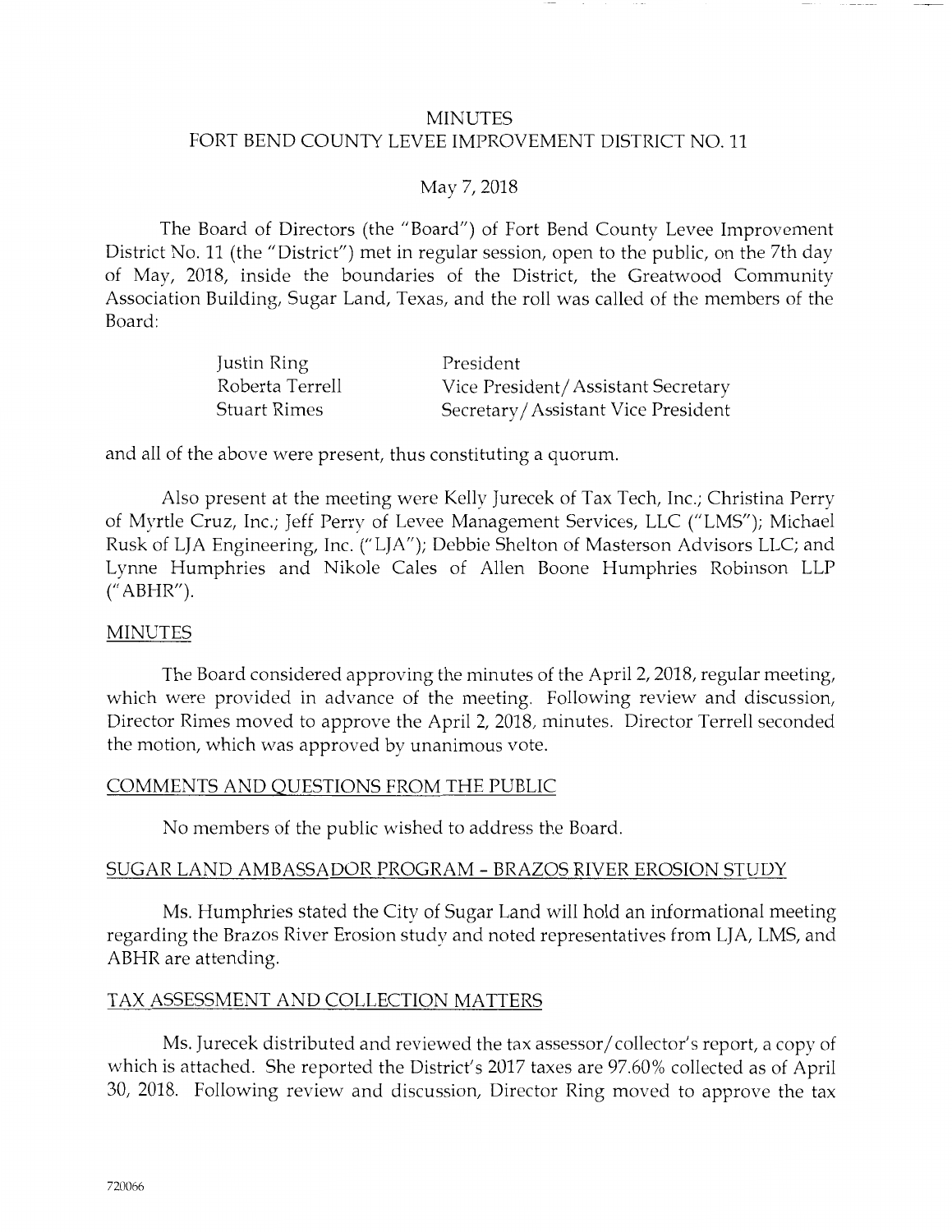assessor/ collector's report and payment of the tax bills. Director Terrell seconded the motion, which passed unanimously.

# TRAVEL REIMBURSEMENT GUIDELINES AND DIRECTOR EXPENSES FOR ASSOCIATION OF WATER BOARD DIRECTORS(" AWBD") SUMMER CONFERENCE

The Board reviewed the District's Travel Reimbursement Guidelines. After review and discussion, Director Rimes moved to authorize up to four (4) per diems, three (3) nights hotel and reasonable and necessary meals for any directors interested in attending the summer AWBD Conference in San Antonio, Texas. Director Terrell seconded the motion, which passed unanimously.

#### FINANCIAL AND BOOKKEEPING MATTERS

Ms. Perry distributed and reviewed the bookkeeper's report, including the monthly budget comparison and a list of checks presented for approval. A copy of the bookkeeper's report is attached.

Ms. Perry reviewed amendments to the budget for the fiscal year end September 30, 2018, including adding the cost of a Tiger Dam in the amount of \$37,500, water purchase at pump station no. 1, and an increase for website fees from \$150 to \$10,000 due to the District having its own website.

Following review and discussion, Director Rimes moved to (1) approve the bookkeeper's report and authorize payment of the bills listed therein; and (2) adopt the amended budget for the fiscal year end September 30, 2018 as discussed. Director Terrell seconded the motion, which passed unanimously.

# LEVEE AND DITCH MOWING

Mr. Perry updated the Board regarding mowing in the District.

# OPERATION OF DISTRICT FACILITIES

Mr. Perry distributed and reviewed the operator's report, including maintenance and repair items completed by LMS during the previous month. A copy of the report is attached.

Mr. Perry stated he will install additional rip-rap at the gabion baskets.

The Board reviewed the updated District's Critical Load Spreadsheet, noting it was reviewed and approved by the District's operator and engineer. Following review and discussion, Director Rimes moved to approve the District's Critical Load Spreadsheet and authorize it to be filed appropriately and retained in the District's official records. Director Ring seconded the motion, which passed unanimously.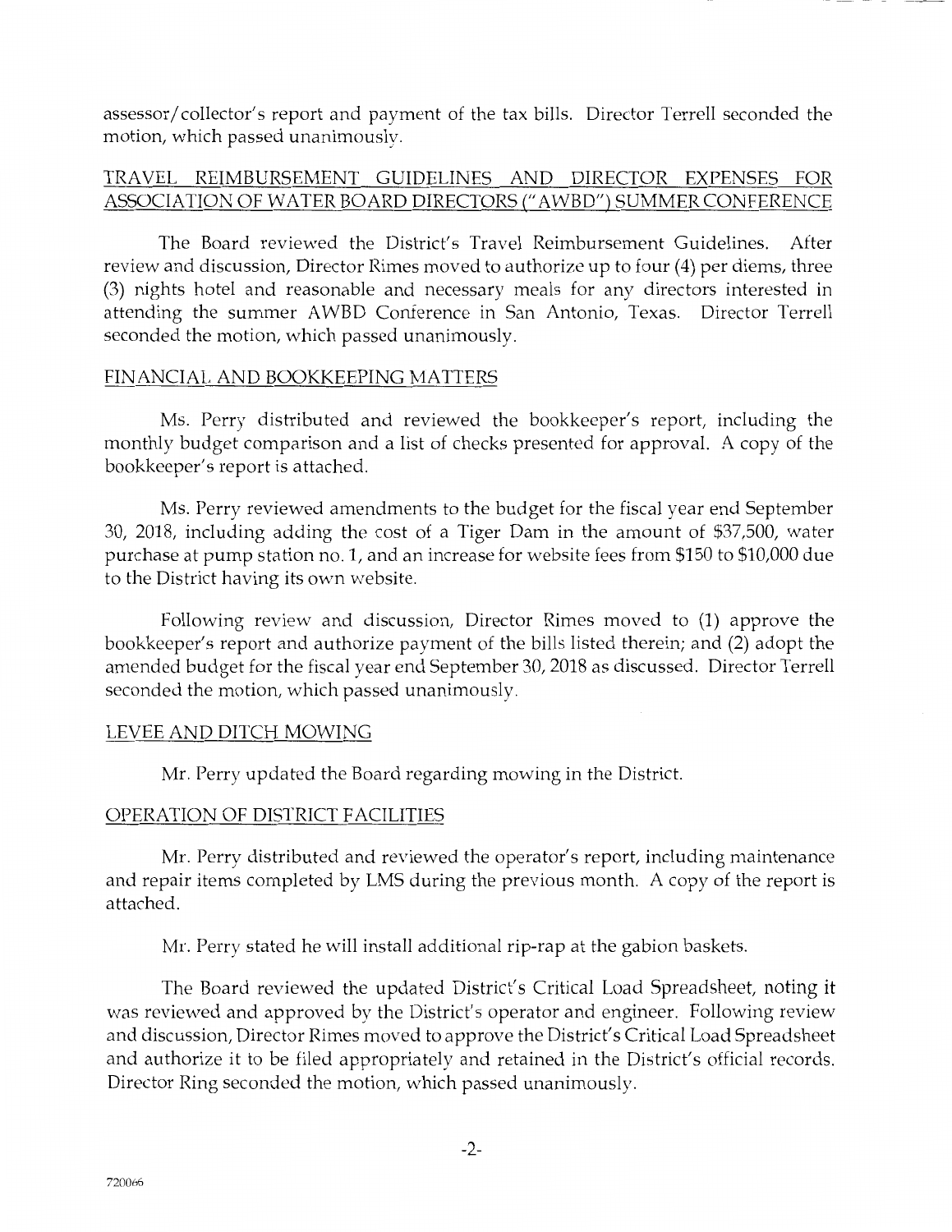The Board deferred action regarding the operator rate sheet amendment.

Following review and discussion, Director Ring moved to approve the operator's report. Director Terrell seconded the motion, which passed unanimously.

#### ENGINEERING MATTERS

Mr. Rusk presented and reviewed the engineer's report, a copy of which is attached.

Mr. Rusk reviewed an updated Capital Improvement Plan. A copy of the updated Capital Improvement Plan is attached to the engineer's report.

Mr. Rusk updated the Board regarding the installation of backup sluice gates at pump station no. 1 and pump station no. 2.

Mr. Rusk updated the Board regarding the detention pond capacity and levee improvement project.

Mr. Rusk stated the bond application in the amount of \$10,210,000 is being finalized and will be filed shortly.

Discussion ensued regarding obtaining additional right-of-way/ easements property for the levee improvement project to expand the levee toe.

Discussion ensued regarding unauthorized access on the District's levee and the Board authorized ABHR to send a letter to the City of Sugar Land regarding the enforcement of violations.

After review and discussion, Director Rimes moved to approve the engineer's report. Director Terrell seconded the motion, which passed unanimously.

# MS4 STORM WATER MANAGEMENT PLAN IMPLEMENTATION

There was no discussion regarding this item.

# WEBSITE MATTERS

The Board reviewed a website inquiry from Mr. George Faragher and discussed a proposed response. After discussion, the Board authorized ABHR to send the response to the resident. Upon a motion made by Director Rimes and seconded by Director Terrell, the Board voted unanimously to send the response to the resident.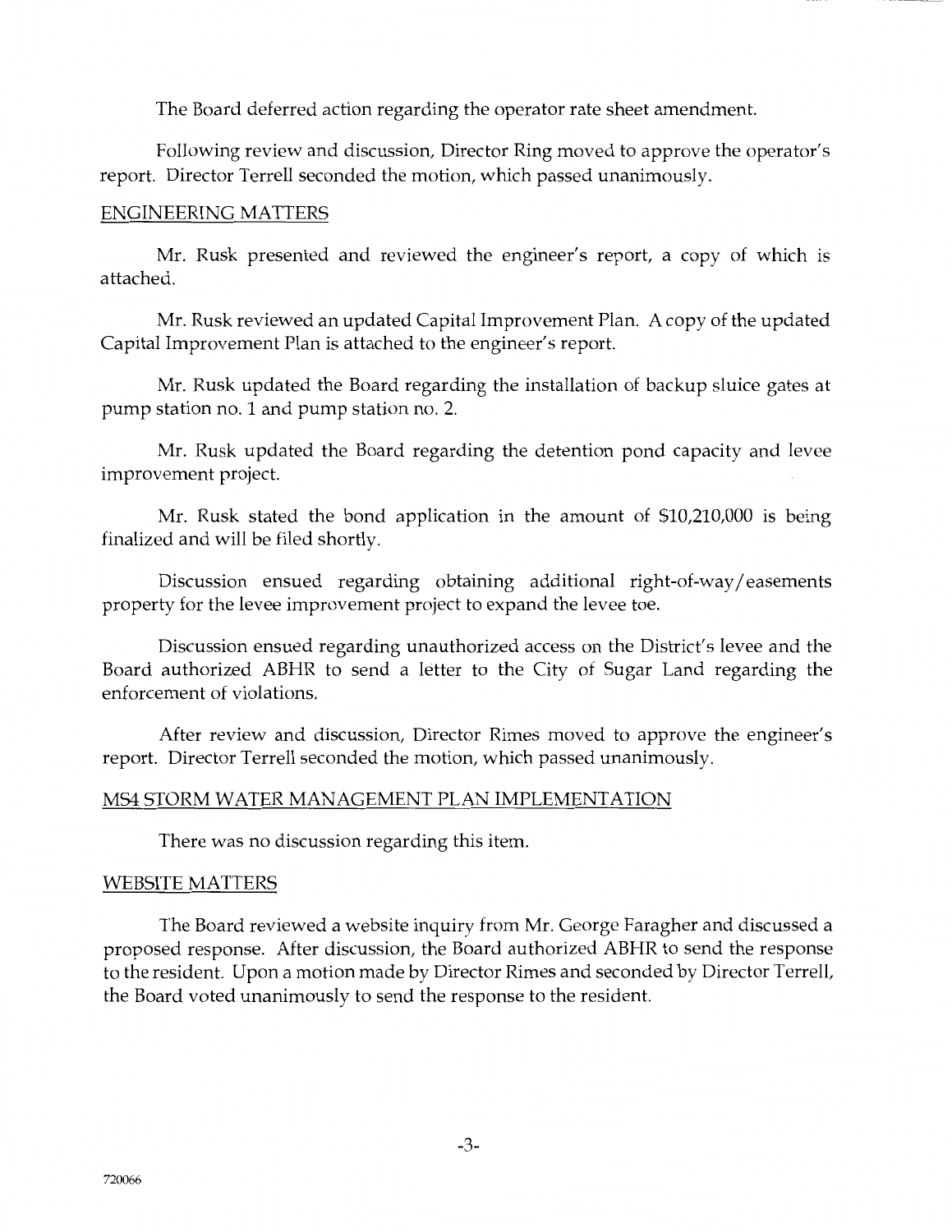#### ATTORNEY'S REPORT

The Board reviewed the Arbitrage Rebate Report for the Series 2008 Bonds. Upon a motion made by Director Rimes and seconded by Director Terrell, the Board voted unanimously to accept the Arbitrage Report.

#### PERIMETER LEVEE JOINT BOARD MEETINGS

There was no discussion regarding this item.

# REPORTS ON GREATWOOD PRESIDENTS' MEETING AND ACTIVITIES AND FOLLOW UP ON LEVEE AND DRAINAGE FACILITIES AND OTHER DISTRICT AND CITY OF SUGAR LAND MATTERS

The Board discussed the open house held on April 7, 2018, and noted it was well attended.

# FEDERAL FLOOD INSURANCE AND STATE LEGISLATION, PERIMETER LEVEE MAINTENANCE, AND ATTENDANCE AT LEVEE OR FLOODPLAIN CONFERENCES

The Board discussed the Fort Bend Flood Management Association ("FBFMA"). After review and discussion, Director Rimes moved to rejoin the FBFMA; authorize the District's bookkeeper to issue a check in the amount of \$6,000 for association dues; and appoint Director Ring as the District's FBFMA representative. Director Terrell seconded the motion, which passed unanimously.

FINANCIAL ADVISORY SERVICES AND AUTHORIZE TERMINATION OF CONTRACT WITH FIRST SOUTHWEST/HILLTOP SECURITIES, AND, AS APPROPRIATE, APPROVE NEW CONTRACT WITH MASTERSON ADVISORS LLC

Ms. Shelton stated she is no longer employed by First Southwest/Hilltop and has joined Masterson Advisors LLC. She discussed the staff, qualifications, and contract terms of Masterson Advisors LLC. Upon a motion made by Director Ring and seconded by Director Terrell, the Board voted unanimously to terminate the District's contract with Hilltop Securities, Inc., and approve the contract with Masterson Advisors LLC.

There being no further business to come before the Board, the meeting was adjourned. / •

į. ·0/ / / *,<1* IYll('f'

**Board of Directors** 



-4-